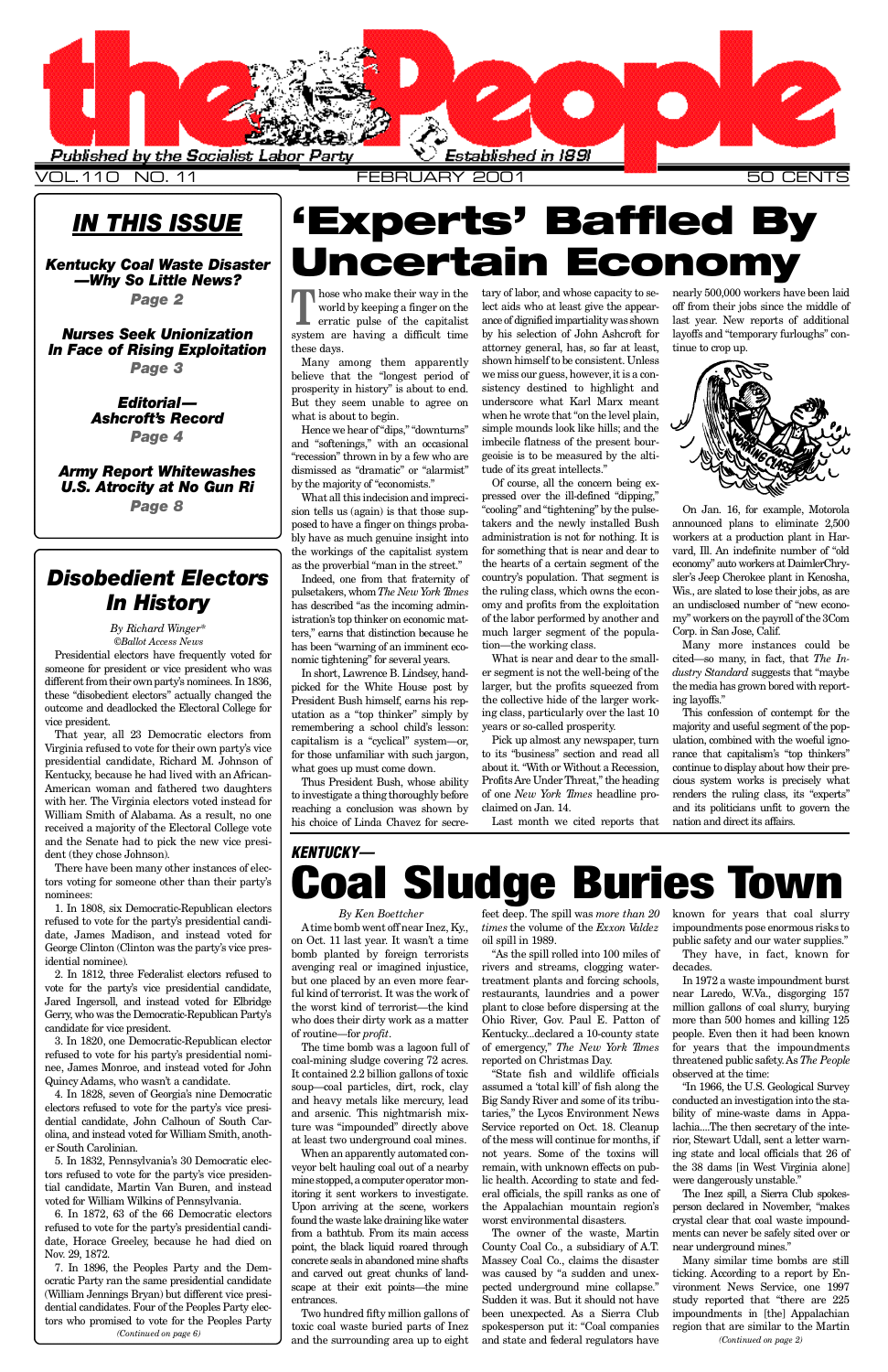*By Ken Boettcher* The Kentucky coal sludge disaster<br>reported in another column hap-<br>pened last October. Does that reported in another column happened last October. Does that make it old news? Not really.

The major media were filled for *weeks* in 1989 with coverage of the *Exxon Valdez* oil spill, but for weeks the much larger Kentucky disaster went almost unnoticed by the largest news organizations.

Why so little news about the Kentucky sludge spill?

Perhaps because the animal life devastated by the Exxon spill was more visible on the open beaches of Alaska than the frogs, fish, salamanders and other small animal life squelched by coal sludge in the wooded Appalachians.

Perhaps because sludge spills in Appalachia have never been big news.

Perhaps because the news media have become more used to the catastrophic consequences of the profit-motivated

rape of natural resources by private interests.

More likely, it had to do with the particular economic interests involved.

For tanker spills the "solution" has been double-hulled tankers. Many major oil companies were already on the road to replacing single-hulled with

### double-hulled tankers when the *Exxon Valdez* disaster occurred.

Publicizing that spill may have hurt Exxon's image, but it did not adversely affect a whole industry that was, in any case, motivated by purely selfish profit interests to better protect their investment with better oil tankers.

Not so with coal. What "spilled" in Kentucky was not a marketable commodity that the industry needs to protect, but toxic waste to be disposed of in the cheapest possible way.

Toxins from coal sludge are slowly poisoning the nation's water supplies. The same toxins are present in coal ash from power plants. Yet, as an Associated Press report noted last year, "many states treat the waste with no more safeguards than normal garbage."

The Environmental Protection Agency steadfastly refuses to classify either coal sludge or ash as toxic waste. Yet both contain arsenic, lead, mercury and other heavy metals and toxic chemicals that no sane society would want left unprocessed, let alone in landfills near water supplies or in large lakes that can burst dams or mine seals.

Reclassifing coal sludge as toxic would subject the coal industry to cleanup costs for *billions* of gallons of toxic sludge.

The relative silence surrounding the massive coal sludge spill in Kentucky last year is part of the "natural order" of things under capitalism.

### *By B.G.*

Those workers who are called "professionals"—doctors, lawyers, teachers, etc. often do not recognize that they are members of the working class just as much as the so-called blue-collar workers are. Some professionals are well-to-do independent operators, but many others are salaried workers and often are exploited, as are the hospital interns who work exceedingly long hours, and the lawyers employed at huge law factories, euphemistically called law firms. There is another category of exploited lawyers, and those are lawyers in New York State who agree to represent the poor and who are paid by municipalities to handle family court cases involving child abuse and neglect, delinquency, domestic violence, child custody and foster care placement. Public defenders are also hired in criminal cases. Except for New Jersey, which is even more penurious in recompensing these legal defenders, New York is at the bottom of the pay scale in the whole country for the rate it pays for legal protection for the poor. New York's remuneration for these services is \$40 an hour for court time and \$25 an hour for out-of-court work—a rate that has existed since 1986. Any conscientious lawyer must spend many hours in careful research and

preparation before even entering a court. If he or she is serving one of these poor clients, the pay is never up-front but comes from the municipality only after the fact, meaning that the initial cost must be borne by the lawyer.

Contrast New York's remuneration

with the \$90 an hour that a Southern state like Arkansas, where living costs are much cheaper, pays lawyers for the same services. Even Alabama and Louisiana pay these public defenders far more than New York State does.

New York City lawyers are now refusing to take new cases in Manhattan and Brooklyn, for they claim that they are losing, on an average, \$9.75 for each out-ofcourt hour spent on a case, and are netting only \$6.75 for each in-court hour.

Areport by the court administration office notes that private lawyers that the Metropolitan Transportation Authority hires are paid more than \$250 an hour and New York City's Education Construction Fund pays the private lawyers it hires on average \$325 an hour for their legal services. Legal services for the poor are obviously considered of small importance, however.

New York State's chief judge, Judith S. Kaye, has appointed Judge Juanita Bing Newton to work on this problem of legal compensation. Judge Newton found that

there were no lawyers available for about half the days assigned for cases in Manhattan Family Court. Families are thus kept coming back to court until someone can be found to represent them.

Judge Kaye has also proposed \$75 an hour for both in-court and out-of-court work. But nei-

Coal Co. facility that failed....Nationwide, there are 653 such impoundments—241 of which were classified as 'high risk' in the 1997 study."

In the wake of the Inez disaster, the Sierra Club called for "an immediate prohibition on new coal waste impoundments, as well as a 'national commitment' to eliminate all 'high risk' coal impoundments." Moreover, it wants the U.S. Office of Surface Mining (OSM) to reclassify coal sludge as a hazardous waste. For its part, the U.S. Office of Surface Mining (OSM) has announced that it will reassess the safety of coal waste impoundments throughout the Appalachian region to "ensure that all program requirements for impoundments are being effectively implemented, and that maintenance and inventory records of permitted impoundments are up to date."

In short, the OSM promised to do the job it was charged with in the first place. It has dutifully charged the Martin County Coal Co. with violation of its regulations, and the company has promised to "clean up" its mess. The OSM can no doubt be counted upon to conduct new studies of the problem, but it will not be part of the solution to it. Its whole history points to one conclusion. Likewise the history of every other agency charged with ensuring that safe and healthy procedures are followed in mining and the rest of capitalist industry: Such agencies are primarily window dressing created to give the appearance that "something is being done" to safeguard society from the ravages of the pirate class that privately owns the nation's industries. As agencies of the *capitalist-controlled* state, they are virtually useless as effective defenses against what Marx once called the "furies of private interest."

*The People* says the time for study is over. The problem is not just one renegade company. It is not a dozen such renegades. It is an economic system based on production for private profit and competition among cutthroat capitalist produc-

ers, a system geared to produce only "renegades" vis-à-vis the interests of the working-class majority.

It is in the economic interest of mine owners merely to dump the wastes they produce in unstable lagoons. Those wastes could be processed and injected into old mines, or safely disposed of otherwise. But the profit interests of the capitalist class prevent a scientific approach to waste disposal. They take the route least costly and thereby most profitable. Under constant threat of economic competition, those who do not put profits first do not survive in a "free market" ruled by those who do.

The SLP calls upon workers to recognize and act on the need—before more communities and lives are sacrificed on capitalism's altar of profit—to organize themselves politically and industrially to abolish capitalism, its useless agencies and entire political state, and to assume the collective ownership and democratic management of all the nation's industries and services.

### <span id="page-1-0"></span>*KENTUCKY COAL WASTE DISASTER—*

# **Why So Little News?**

## *Do You Belong?*

Do you know what the SLP stands for? Do you understand the class struggle and why the SLP calls for an end of capitalism and of its system of wage labor? Do you understand why the SLP does not advocate reforms of capitalism, and why it calls upon workers to organize Socialist Industrial Unions?

If you have been reading *The People* steadily for a year or more, if you have read the literature recommended for beginning Socialists, and if you agree with the SLP's call for the political and economic unity of the working class, you may qualify for membership in the SLP. And if you qualify to be a member you probably should be a member.

For information on what membership entails, and how to apply for it, write to: SLP, P.O. Box 218, Mountain View, CA 94042- 0218. Ask for the SLP Membership Packet.

### the People **P.O. Box 218, Mountain View, CA 94042-0218**

### ❑ **\$2 for a 6-month subscription;** ❑ **\$5 for a 1-year sub** ❑ **\$11 for a 1-year sub by first-class mail**

| NAME –                                                                      | PHONE <b>Example</b> |  |
|-----------------------------------------------------------------------------|----------------------|--|
| ADDRESS ADDRESS                                                             | $\Delta$ $\beta$ 1   |  |
| $CITY$ 21P                                                                  |                      |  |
| Make check/money order payable to The People. Allow 4–6 weeks for delivery. |                      |  |
|                                                                             |                      |  |



**Emergency pump sucking sludge from Coldwater Fork into waiting trucks. Note the sludge blanketing the bank.**

### **Blizzards?**

If you find yourself tramping through rain, sleet and snow to get your copy of *The People*: Wouldn't it be easier to enter a subscription? Use the coupon below.

# **. . . Sludge Buries Town**

#### *(Continued from page 1)*

### *Get Subs!*

### *NEW YORK—* **The Poor & the Lawyers**

*(Continued on page 6)*

the Proph

**Read the Paper That's** In a Class by Itself. **The Working Class.** 

### Read the People.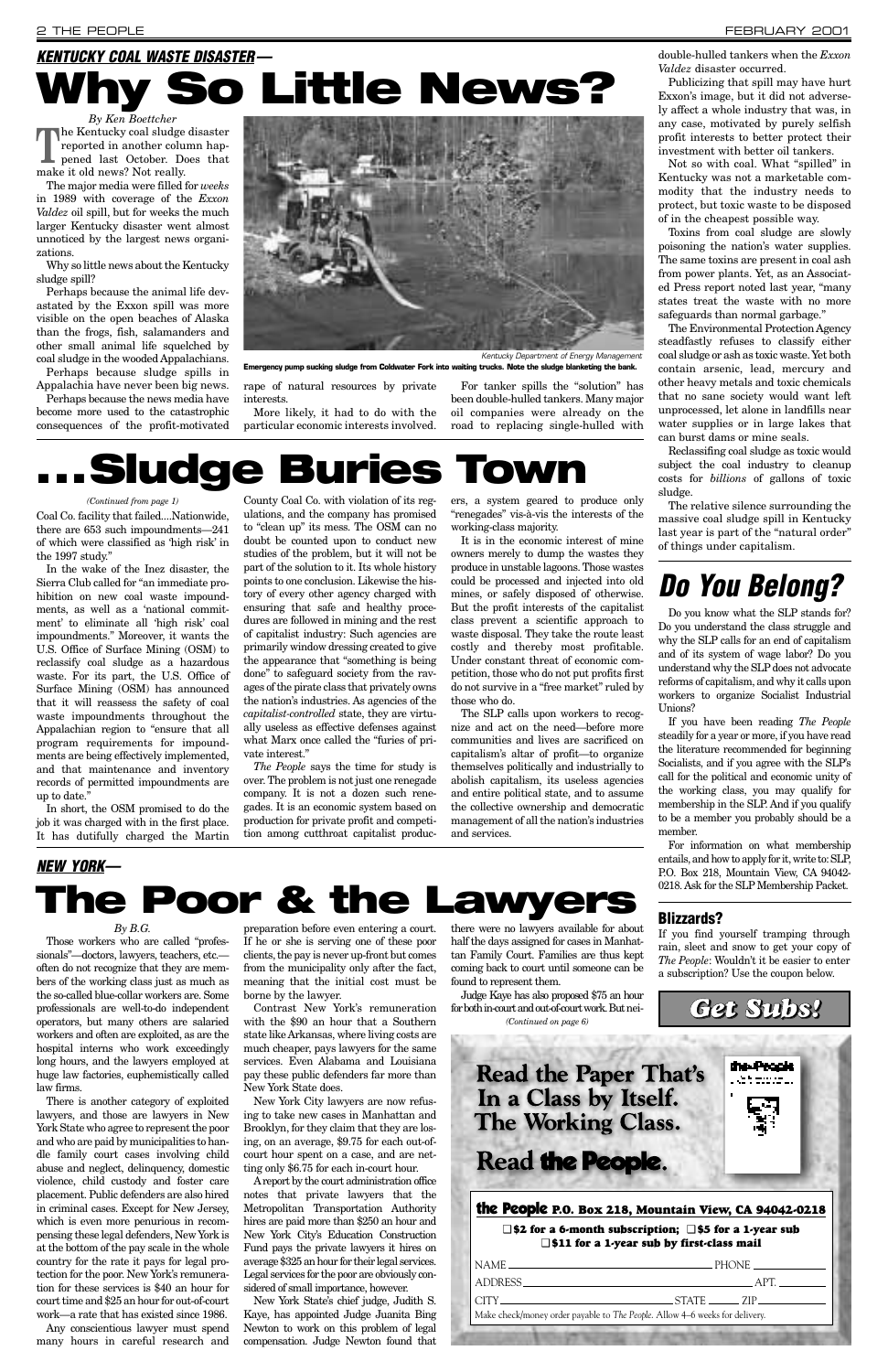*By B.B.*

*H ospitals & Health Networks* is a magazine published by the American Hospital Association, an industry group. As with any publication, the AHA's magazine is aimed at its readership, which, in this case, are the managers and administrators of hospitals.

The November issue featured an article that focused on a growth in prounion sentiment among nurses. Its purpose was to offer hospital managers and administrators advice on how to cope with and defuse that sentiment.

The article, "Norma Rae, R.N.," was written by Gloria Shur Bilchik, who was identified as a "free-lance writer based in St. Louis."

However, Bilchik's aim was not to shake a lethargic minority from their reverie; rather, it was to serve up some useful information on how to deal with nurses who may be thinking about forming their own union, or about inviting in an established one.

"Nurses are finding a voice through unions," Bilchik observed, somewhat superfluously. "They're raising the ante in their relationships with health care institutions," she added in way of grabbing the managerial imagination. Then she popped the question: "Are you paying attention?"

No doubt most who administer and manage hospitals are "paying attention." Those few who may be oblivious to what is going on beneath their overseeing noses probably should be dumped by the corporations and stockholders who count on them to keep the profits rolling in.

Indeed, her article was built around statements by managers and administrators whose experience at least appeared to qualify them to offer advice to the inexperienced or the inept.

However, hospital operators aren't the only ones who are concerned by the growth of discontent and militance among the country's 2.6 million nurses, nor were they alone among those that Ms. Bilchik cited in her advice column. The unions that 'represent" about 17 percent of that number are also concerned. They, too, are looking for ways in which to defuse what they also perceive to be a potentially explosive situation. Hence, they are equally eager to find ways to smooth over differences between nurses and their employers. They are looking for new ways to "collaborate" and "cooperate" with the same administrators and managers whose policies have created the problems nurses and other health care workers are incrwasingly rebelling against. Hence Ms. Bilchik could add United American Nurses union executive director Susan Bianchi-Sand to the experienced authorities hospital managers might look to for advice.

Bilchik cited several individuals whose experience she believed qualified them to offer advice to others in the field.

Mary Wakefield of George Mason University's Center for Health Policy and Ethics said: "Each side faces its own pressures, and nurses are having a tougher time seeing the shared mission."

Attorney John Lyncheski of Cohen & Grigsby, a Pittsburgh, Pa., law firm, observed:

"If your hospital is facing an organizing drive, there's a reason for it. Industrywide there's a very large communication, credibility and trust gap between registered

nurses and upper administration. In the past year, I've been involved in five organizing campaigns involving nurses. In every one, it came down to nurses wanting a voice and priority attention paid to their issues."

However, this apparently is not the way union spokeswoman Bianchi-Sand sees things. According to Bilchik, Bianchi-Sand declared:

"Nurses are finding their voice through unionization" and will "be more militant if things don't begin to improve on the patient floors," said Ms. Bianchi-Sand.

"They see themselves working in a very hostile environment. They feel respected by the public, but not by their employers."

Indeed, the "pressures" that hospital owners and their bureaucratic administrators face cause the "pressures" that nurses face. As capitalist institutions, hospitals are driven to increase profits, destroy their competitors and gain market share.

However, as a member of the board of directors of Asea Brown Boveri Ltd. (ABB), a multinational engineering firm based in Switzerland, Rumsfeld evidently had no problem selling nuclear reactors to some of those same "rogue states," such as North Korea, or to countries he now names as arming other "rogues" with missile technology.

These days, according to a Reuters report, Rumsfeld "consider[s] the United States increasingly vulnerable to ballistic missile attack from countries including North Korea, Iran and Iraq." (Dec. 29) The Bush designee has also indicated that China and North Korea were among these exporters of missile technology to nations that could target the United States. In l998, Rumsfeld led a "bipartisan commission" that "concluded that U.S. intelligence had underestimated the threat of missiles that could be tipped with nuclear, chemical or biological warheads" from "rogue states." This, apparently, is Rumsfeld's new-found rationale for

From his position at ABB, however, Rumsfeld apparently did not see China and North Korea as such grave threats to the security of the United States that the company could not sell nuclear technology to those countries. Three years ago, for example, the *Christian Science Monitor* reported:

Hospital profits, unlike industrial profits, do not depend directly on what workers produce. Unlike the factory, the mill or the mine, where concrete wealth is produced, hospitals do not create wealth. They provide a service. Their profits come from collecting fees that represent preexisting wealth. Whether that preexisting wealth is represented by the wages of workers in need of hospital care, or by the profits of capitalists who find themselves in the same situation, does not concern those who profit from the medical needs of people, regardless of their class status or source of income. Whether those fees are collected directly from those who require their services or indirectly through insurance payments of some sort makes no difference.

Nonetheless, the services that hospitals sell qualify as commodities, and the workers employed by them—whether they are nurses, physicians, ambulance drivers, maintenance, culinary or janitori-

More recently, on Dec. 2, the Associated press reported that "ABB said...it had received orders worth \$200 million to deliver equipment and services to two 1,000-megawatt nuclear power stations being built in North Korea under a 1994 agreement" which was brokered by the Clinton administration.

clear violation of Anti-Ballistic Missile Treaty with Russia. Russia, China, and even U.S. allies in Europe, are strongly opposed to a U.S. NMD. These nations do not see this NMD as a purely defensive weapon designed to protect the United States from a missile attack from some "rogue" regime. Their fear is that the United States would be in a position to launch a nuclear first strike without facing the risk of retaliation. This, in turn, might cause Russia, China and/or other nations to build missiles that could penetrate the NMD system, triggering a new international arms race. Then why build a NMD? The answer is profit. According to Reuters, William Hartung of the World Policy Institute "called Rumsfeld's appointment a 'great victory for the Star Wars lobby. 'Boeing Co. has a three-year \$2.2 billion contract to tie together the system's main components. Subcontractors include Raytheon Co. on radars and the 'kill vehicle,' TRW Inc. on command and control, and Lockheed Martin Corp. on the initial booster." As far as the Rumsfelds of the system are concerned, there is no basic contradiction in American corporations selling nuclear technology and reactors to a China or a North Korea, while claiming that exports of nuclear or missile technology to "rogue states" is a terrible danger to the United States. The "solution" is to build a multibillion-dollar missile shield, thereby generating even higher profits for capitalists such as Rumsfeld's friends and associates at ABB.

al workers—are exploited. They are robbed of a share of the wealth that society must necessarily devote to the services without which it would be impossible for any complex social system to surviveservices such as communications, education, sanitation, transportation, etc.

Under "managed care," the euphemism selected to mask the current system of health care plunder, intolerable strains and hostility have increased as workers across the health care industry engage in a tug-of-war pitting shrinking wages, benefits and increased time against swelling hospital profits. Hence, the needs of capitalist institutions are irreconcilable with those of the working class.

"There are a lot of opportunities for collaboration and cooperation between nurses and administrations. People don't go on strike easily. After all, they're putting their jobs, their paychecks and their families on the line."

This is precisely what hospital owners and their administrators and managers bank on in negotiating sessions and what makes the contractual basis of labor agreements a mockery. Workers' utter dependence on their wages negates all but the pretense of "equality" between employees and their employers at the bargaining table. This is what places Bianchi-Sand and her "union," willy-nilly, into the ranks of labor fakerdom, for there are no opportunities for collaboration and cooperation between exploiters and exploited.

While a powerful inclination toward collective opposition and unity appears to be growing among nurses and other health care workers, the Service Employees International Union can still claim only 100,000 registered nurses nationally, while United American Nurses of the American Nurses Association claims another 100,000. That total of 200,000 comes to less than 8 percent of the estimated 2.6 million registered nurses nationwide. Nonetheless, 200,000 nurses properly organized could become a powerful force for unity among all workers within the health care industry if that potentially powerful force was grounded on the knowledge of the irreconcilability of the interests of workers and capitalists, the exploited and exploiters.

*By Diane Secor*

Donald Rumsfeld is President George W. Bush's choice to be secretary of defense. Bush's designee was also secretary of defense during the Ford administration.

Rumsfeld has been a leading advocate of a national missile defense. This NMD system would be designed to shoot down missiles that so-called rogue states might aim at the United States.

building a new NMD system.

" With Canadian, Russian and French



companies ahead in the race for contracts, United States firms such as Westinghouse, General Electric and ABB Combustion Engineering Nuclear Systems [were] clamoring for President Clinton to use [the] summit with Chinese leader Jiang Zemin to end a 12-year-old ban on U.S. nuclear-technology sales to Beijing." (Oct. 28, 1997)

The new Bush administration has pledged to develop the NMD system even though some observers see it as being a

### *R u m s f e l d 's Campaign For National Missile Defense*



# <span id="page-2-0"></span>Nurses Seek Unionization In the Face of Rising Exploitation



*The People* (ISSN-0199-350X), continuing the *Weekly People*, is published monthly by the Socialist Labor Party of America, 661 Kings Row, San Jose, CA 95112-2724.

Periodicals postage paid at San Jose, CA 95101-7024. Postmaster: Send all address changes to *The People*, P.O. Box 218, Mountain View, CA 94042-0218. Commun-ications: Business and editorial matters should be addressed to *The People*, P.O. Box 218, Mountain View, CA 94042-0218. Phone: (408) 280-7266. Fax: (408) 280-6964.

Production Staff: Donna Bills, Ken Boettcher, Genevieve Gunderson. Robert Bills, acting e ditor.

Access The People online at http://www.slp.org. Send e-mail to: thepeople@igc.org.

Rates: (domestic and foreign): Single copy, 50 cents. Subscriptions: \$5 for one year; \$8 for two years; \$10 for three years. By firstclass mail, add \$6 per year. Bundle orders: 5- 100 copies, \$8 per 100; 101-500 copies, \$7 per 100; 501-1,000 copies, \$6 per 100; 1,001 or more copies, \$5 per 100. Foreign subscriptions: Payment by international money order in U.S. dollars.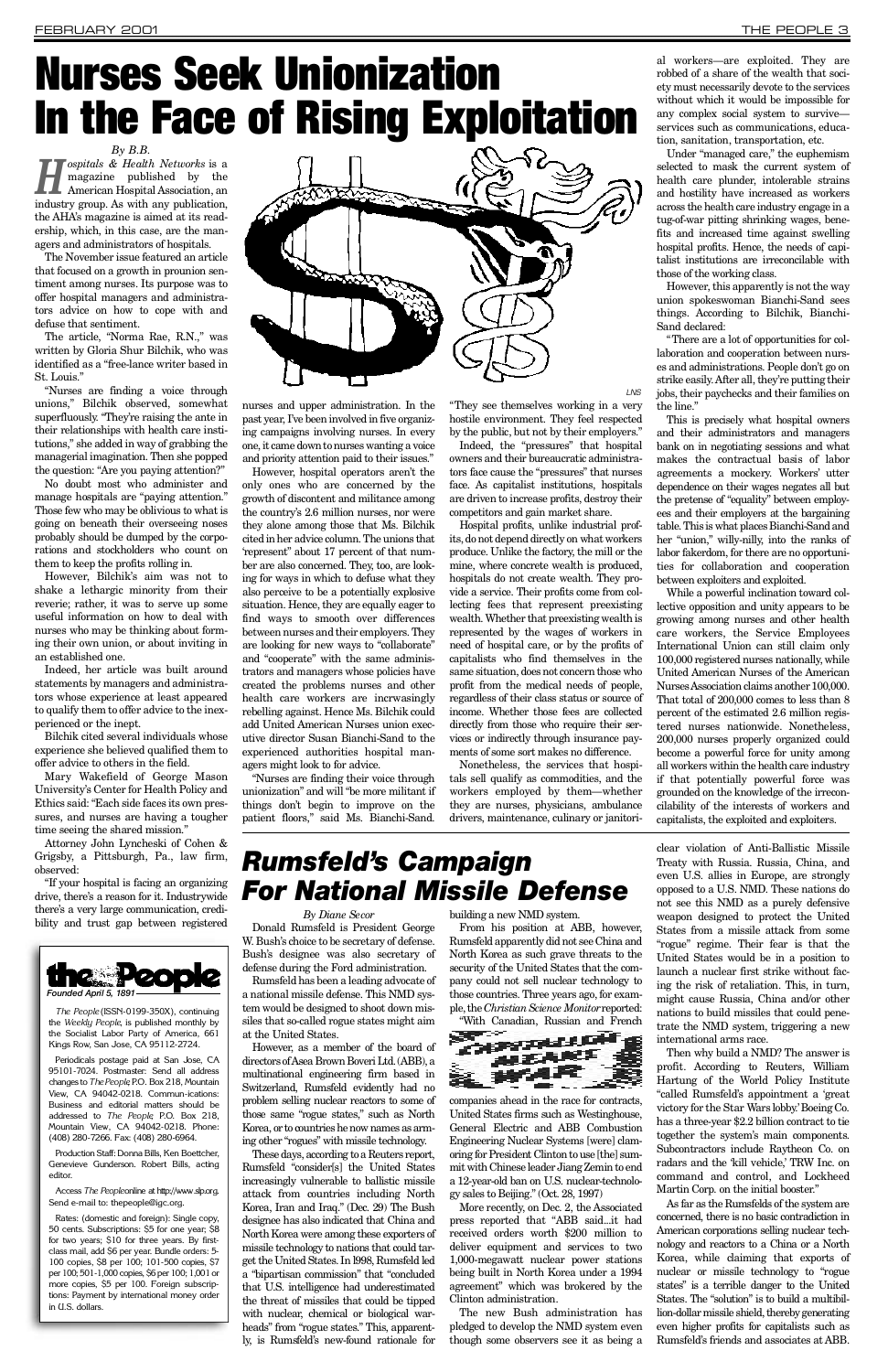(*Weekly People*, Feb. 3, 1951) An atrocity, according to the dictionary meaning of the word, is an act that is savagely brutal, or outrageously cruel or wicked.

The first meaning comes well within the recognized definition of war as organized terror. The second meaning is restricted in its application by both sides in any war to the deeds of the "other side."

Gene Symonds, a UP war correspondent, reported his personal observations of the result of the order to American servicemen to "shoot anything that moves."

A Jan. 16 United Press dispatch from Korea may be used to illustrate the semantics (or word juggling) of atrocities.

"I didn't see any dead soldiers yesterday," reported Mr. Symonds. "That of course does not mean they were not there. They might have been some of the men I saw who had been shot. They might have been taken away or buried by their comrades. I don't know. This is just one spot on one road in Korea. There are many more I haven't seen."

Some 5,000 Korean refugees had been trudging along a stretch of road examined by Mr. Symonds on Jan. 15. U.S. air observers reported that Chinese soldiers were shedding their clothes and mingling with columns of refugees. The refugees were strafed from the air.

Of the group of 5,000 refugees, "there were a few dozen dead. Perhaps a few Chinese or Korean Communists were killed." "Blankets and children's clothes, bits of clothing and small tots' articles were strewn along the road in confusion. At one place I saw a tiny red baby cap with something in it in the mud. I didn't see the baby. Some of the refugees were frozen to death, others were ripped to pieces." A mother had been feeding her baby when "death struck from the sky." When Mr. Symonds saw her body, it lay sprawling beside the road leading into



Osan. "One breast was bared to the winter wind and her arms were frozen in the position she last held her baby. Next to her in a snow bank was the baby, swaddled in rags, its frozen face peering out."



Much to the displeasure of Ashcroft's supporters, files of news clippings, speeches and votes cast by archconservative Ashcroft are readily available. The campaign manager of Missouri's late Gov. Mel Carnahan, Marc Farinella, gathered the information to aid Carnahan's bid to unseat Ashcroft after one term in the U.S. Senate.

> "The mother and child were only two of the many refugees killed along the road leading into battered Osan, which American forces captured Monday." The bodies were dragged to the side of the road "so they would not be crushed by advancing American tanks and vehicles."

Exposing Ashcroft's reactionary record to the light of day worked well for Carnahan—he won the seat despite his death three weeks before the election!

> The American forces' treatment of the Korean refugees was certainly "savagely brutal." It may therefore be described, by dictionary definition, as an atrocity. But, as noted, only the "other side" can be accused of committing atrocities. If the armed forces of the Chinese and North Korean Stalinists had strafed refugees, the U.S. propaganda machine would have shocked the American public with the news of their "outrageously cruel or wicked" conduct. As it is, the propagandists of Russian state despotism have the advantage. U.S. capitalism, if it were forced to explain, would be limited to the explanation that the strafing of the refugees was an act of "military necessity. "

Farinella's information is available on the Web at www.opposeashcroft.com and at www.pfaw.org, the site of the liberal group People for the American Way, with whom Farinella has shared his files. Documents available there show that: Ashcroft opposes affirmative action laws and other antidiscrimination programs. He received an honorary degree from and has spoken at Bob Jones University, which is known for its racist policies. As Missouri attorney general and governor, Ashcroft opposed both federally ordered school desegregation and voluntary city-suburb desegregation. He is the "author and primary promoter of 'charitable choice,' a campaign to turn federal dollars and social programs over to churches and religious organizations that would not have to comply with antidiscrimination requirements or other forms of federal accountability." Ashcroft "supports vouchers to divert tax dollars from public schools to religious schools"

and "backs a constitutional amendment that would allow public schools to subject students to captive audience prayer."

He opposed the Equal Rights Amendment, voted against the proposed Hate Crimes Prevention Act, voted against the proposed Employment Nondiscrimination Act, voted to halt funding for gay community health centers that treated men, women and children with HIV or AIDS, and voted to ban all abortions except those required to prevent the death of the mother or baby—with no exception for victims of rape or incest or for women whose health might be seriously or permanently harmed by a pregnancy. Ashcroft stands against the Supreme Court's Roe *v. Wade* decision and has proposed federal legislation and a constitutional amendment that could be "invoked to ban common forms of contraception."

He has "introduced legislation to undercut efforts to limit emissions of manmade greenhouse gasses." He voted "to roll back clean water protections and prevent the Environmental Protection Agency from enforcing arsenic standards for drinking water," "to allow chemical companies to avoid compliance with community 'right to know' laws so they would not have to report on emissions of some toxic pollution," "to allow mining companies to dump cyanide and other mining waste on large areas of public lands next to mining sites," "to make it easier for developers to seek to overturn local zoning laws in federal court," and "against additional funding for environmental programs including the Clean Water Action Plan and toxic waste cleanups at Superfund sites."

Opposition is building to the nomination of the ultraconservative former U.S. senator, state governor and attorney general from Missouri, John Ashcroft, for the Cabinet position of U.S. attorney general under the incoming Bush administration. But opposition to Ashcroft may well be primarily outside the Senate, which alone is responsible for the vote that will either approve or prevent him from assuming that office.

The question of who occupies the office of U.S. attorney general is an important one. The attorney general is not only the chief federal law enforcer. The holder of that office is also supposed to be the primary protector of the individual and collective rights and liberties guaranteed by the U.S. Constitution. The views of any nominee for attorney general on such matters as civil liberties, civil rights, de mocracy, justice, etc., should therefore be of prime interest to all citizens.

> John Ashcroft's record shows a dedication to the most reactionary elements of the ruling class, and a record of service to both those elements and the overall economic interests of that class.

"It is a universal condition and Montgomery Ward & Co. are no more free from it than are other business establishments. The condition holds us in its grip and we must yield to it. It would be suicide with the keen competition prevailing for any business firm to undertake singly to pay its employees more than other firms in the field do."

*A De Leon Editorial* **Reform the** Exploiter?

It would be illuminating to hear Ashcroft explain how such a record qualifies him to be the nation's chief law enforcement officer—or how that record demonstrates a commitment to the fundamental rights and liberties that are the hallmarks of a democratic society.

But then, in the capitalist United States, the installation of heads of departments and agencies of government is primarily a function of the ruling class. Those nominated to be heads of government departments or agencies are judged qualified or unqualified not on the basis of their dedication to democratic principles or their record of service to the people, but on the basis of their demonstrated dedication to the capitalist state and to the overall interests of the class that owns and controls the economy.



Whether this record will keep him out of the attorney general's office remains to be seen. As Sen. Joseph R. Biden, Jr. (D-Del.) recently observed with regard to the Ashcroft controversy, the Senate "traditionally" does not oppose its own. As servants of capitalist-class interests themselves, a majority in the Senate may well recognize in Ashcroft the same steadfast devotion to capitalism they themselves evince, and confirm his nomination despite what they may regard as minor differences they have with him on such "trivial" matters as civil rights and liberties and separation of church and state. *— K . B .*

### **Not Morals, But Systems**

(*Daily People*, March 14, 1910) It is so much easier to fly off at a tangent than to hit the correct path, it is so much less laborious to put forth a little impulsive effort than to submit to the restraint and discipline necessary for the carrying on of a large and effective work, that it is surprising there are not on foot more schemes than there are to convert, humanize, Christianize, what-not-ize the employer—anything but abolish him.

Capitalism is all right, runs the siren song of these humanizers, etc.; it is all right for some to be wealthy and some to be poor, for some to work hard and some to do nothing; only the thing should not be carried to extremes; we should teach the employer to be a Christian, to be less hard on his men.

Precisely such a move was started in Chicago a short time ago, leveled at the head of William C. Thorne, vice president of Montgomery Ward & Co., the big mail-order house, with exploitees running up into the thousands.

And promptly and properly comes Vice President Thorne back with the statement:

"That men—men who have families to support and children to bring up—should be forced to work for \$12 a week is

deplorable. It is impossible to do justice to one's children, to one's wife or to one's self when one's income is only that much. It is hardly possible to live decently on \$12 a week when one has no one but one's self to take care of. But \$12 a week is a wage that thousands upon thousands work for. Hundreds of houses in this city don't pay even that much.

For frankness this certainly leaves nothing to be desired; also for tellingness. It proves, from the culprit's own mouth, that it is useless to try to reform him; that he must be relentlessly excised, along with the conditions which breed him.

Try to reform the employer, and love's labor's lost; abolish the employing class, and your labor bears fruit. Attempt to change morals under the system, you are trying to sweep back the river; abolish the system, and morals change of themselves. Not morals, but systems, is the point of attack.

### 255075100 years ago

### **Do 'We' Commit Atrocities?**

<span id="page-3-0"></span>

## *A s h c ro f t 's Record*

*It can't be done. The requirement is the establishment of a soci ety in which there will be no exploiters.*

**The question of who occupies the office of U.S. attorney general is an important one. The attorney general is not only the chief federal law enforcer. The holder of that office is also supposed to be the primary protector of the individual and collective rights and liberties guaranteed by the U.S. Constitution.**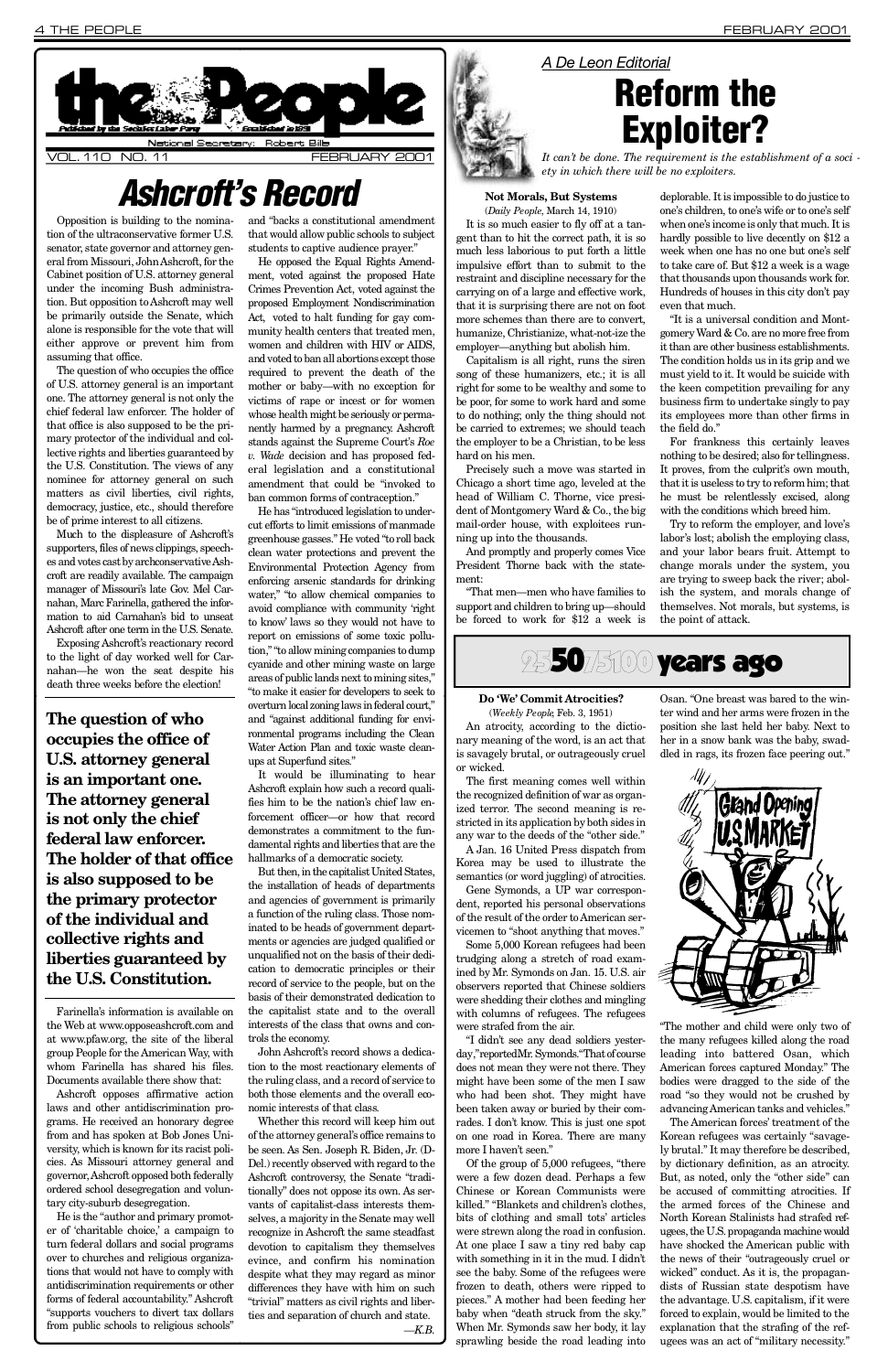SINGERS' Sewing Machine Factory is one of the most modern factories that we have in this country. Here the method of producing sewing machines has become a fine art, and, coupled with the extensive mechanical improvements which have been effected, there has been a great deal of speeding up and breaking of prices—all for the purpose of turning out 176 per cent dividends.

The workers in this factory have, up till

the formation of the Group, had no form of organisation by which they could meet the ruthless speeding up and breaking of the "piece" rates. Once Trade Unionism tried many years ago, but failed (one of the heid yins is now a gafter,) and it was declared that these men were *unorganisable*. The Industrial Unionists have given the lie to that statement. Given a sound form of organisation and an example of the fighting spirit of that organisation, these men and women are now joining by the hundred. But let me give the history of the Group.

its existence several propaganda meetings were held at the Factory gates, and thousands of leaflets were distributed; also many pamphlets were sold. When, in December, we decided by ballot of members to become affiliated to the Industrial Workers of Great Britain, we had 150 members. Since then our numbers have continued to increase, but the actual work of the Group was not known until occasion arrived which demanded that the workers should shew a solid front to the enemy. This came in the beginning of February, when the Foreman of No. 10 Department reorganised the squad who were employed assembling the I.M. machine and reduced the prices, making it impossible for the men to make their usual wage. Indeed, they would have had to handle 800 more machines (20 tons weight) to receive 1/9d. less per week. But the whole squad, 16 in number, refused to do it, and when the foreman saw the men were determined, he cancelled the break. Now, this is something that never happened before. Usually these breaks had been taken lying down, but we were at the dawn of a new era in the history of the Kilbowie factory. The result of this action was that about 60 of the men in this Department joined the Group, and from all over the factory applications came for membership; truly we were beginning to reap the fruits of our labours.

About five and a half years ago four or

five Industrial Unionists in the factory started a steady propaganda among their fellow workers by selling pamphlets, *The* Socialist, and distributing leaflets. For about four years little fruit was seen, but after a visit by a member of the Glasgow S.L.P. to the factory gate during the election of January 1910, it was thought that the time had arrived when an Industrial Union Group should be formed, and for this purpose a meeting was called, at which 18 attended, and on 29th January, 1910, The Sewing Machine Workers' Industrial Union Group was formed. During the eleven months of

The foreman was not yet done with the I.M. squad, and on the 18th February he intimated a reduction of 1d. per 100. This time he did not take defeat so easily. When the men went to him he told them that they would have to accept the reduction or get out, and more, if they went out, they should never enter the factory again. Here I may say that these men had not consulted the Shop Committee before taking action, probably they thought that our numbers would not justify our taking action, so, under these conditions, we decided to call a meeting of the whole Department at the dinner hour, but this plan was upset when the foreman approached two Industrial Unionists and asked them to go on to this job. This they refused to do, and, thinking it was all up with them, they put on their coats. Our Shop Committee saw that the time had now arrived for action, so we decided to go out, and every man in the Department but 20 came with us (about 400). Of these 20, 8 were underforemen and 10 were fitters. A meeting was held immediately in the Clydebank S.L.P. Rooms. Here we gathered all the necessary information regarding the dispute, and found two other squads with a grievance—one of them a week old. A deputation then waited on the foreman with the demand that these breaks should be rectified. He at once told us that these new prices were cancelled, pending investigation by the management; stating, further, that none of the men would suffer financial loss through any arrangement that might take place. This was on condition that the men would start work on the following morning. Before the men started the next morning, the Shop Committee again met him, to be clear whether the men on the 31K machine would have the wages which they had been short of made up or not. He said that they would, and the following Saturday they were paid the shortage. On the day upon which we returned to work, the I.M. turners' prices were advanced one halfpenny per 100. This enabled them to make their usual wages. This was a start, and since then the men all over the factory have taken up a different attitude. They are out to fight, and are lining up in the Group by the hundreds. Since then, in Department 13A (Buffing), where, during the last two years, there has been callous speeding up and reorganisation, there has been more trouble. About 16 men, who are employed on a particular plate, had been speeded up almost to breaking point. Then, quite un expectedly, the men were told that they

**V**isit the Web site of the Singer Manufacturing Corp. (www.singer-<br>co.com) and you will find that 2001 Manufacturing Corp. (www.singerco.com) and you will find that 2001 is the 150th anniversary of the world's largest and best known manufacturer of sewing machines and sewing products. You will find a historical sketch of the company that will tell you that I.M. Singer, in regulation Horatio Alger fashion, started his company at Troy, N.Y., "with borrowed capital of \$40...." You will also find that, "In 1867, Singer became the first multinational industrial company [by] manufacturing sewing machines in Glasgow, Scotland."

What you will not find, however, is one word about the working men and women whose labor built Singer into what it is today, about the conditions under which they labored, or about why 12,000 workers at Singer's mammoth Kilbowie factory at Clydeside near Glasgow finally went on strike nearly 90 years ago, in March 1911.

The confrontation itself, we believe, was characterized by remarkable solidarity between the workforce—divisions based on occupation, skill, gender, religion and locality being submerged during the strike. The philosophy of the industrial unionists played a part here. Along with the Socialist Labour Party, they helped to raise levels of class consciousness and were instrumental in organising and directing the escalating struggle. Their call for working class solidarity was encapsulated in their slogan, 'An injury to one is an injury to all."

Similarly, it should be noted that the SLPGB established along Marxist-De Leonist lines in 1903 has no historical or other connection to the so-called Socialist Labour Party in Britain today. The De Leonist SLPGB went out of existence in the 1960s.

The Kilbowie Singer strike of 1911 ranks as one of the most important episodes in the history of the labor or socialist movement. It was one of the first to take on a major international corporation. It was conducted along industrial union lines, as distinct from the craft union lines typified in this country by the AFL-CIO and its affiliates. Indeed, it was conducted by the Industrial Workers of Great Britain (IWGB) and the De Leonist Socialist Labor Party of Great Britain. As the Glasgow Labour History Workshop summed it up in its 1987 booklet, The *Singer Strike: Clydebank, 1911*:

As noted in the first selection reprinted in this issue, "Industrial Union Activity" at Kilbowie," the SLP of Great Britain was instrumental in establishing the British Advocates of Industrial Unionism, the group that ultimately became the IWGB. It should also be noted that the IWGB was patterned after the original Industrial Workers of the World founded at Chicago in

1905 and that the IWGB, unlike the anarchist element widely associated with the IWW name since 1908, accepted the need for political organization and activity.

Over the next few months, *The People* will commemorate the anniversary of the Kilbowie strike with a series of reprints from *The Socialist*, which was the official journal of the SLPGB. We begin with two articles from the April 1911 issue that give some background on the IWGB and on conditions at the Singer plant before the historic strike began on March 21, 1911. *— E d i t o r*

### **KILBOWIE. INDUSTRIAL UNION ACTIVITY AT**

## *A PAGE FROM WORKING-CLASS HISTORY—* British SLP Led Famous Clydebank Singer Strike

On the front page of the October, 1905, issue *The Socialist*, appeared the following declaration:—

 $^{\circ}$ I.W.W.

" The following fraternal message has been sent by the Executive to the 'Industrial Workers of the World':—

" We, the N.E.C. of the Socialist Labour Party of Great Britain, hail with unqualified approval the formation of the Industrial Workers of the World at Chicago, June 27, 1905, and pledge ourselves to work incessantly for the formation and success of the British wing of that movement in place of the British so-called Trade Unions, based as these are on capitalist principles."

The publishers of the Report of the Chicago foundation meeting of the I.W. W. state, quite rightly, that the students of

economics and sociology, in the years to come, will find the record of that Convention a landmark from which to date the great forward movement of the Labour Movement in America. It is a historic affair the importance of which will be more and more recognised as economic development thrusts forward the working class of all countries, and impresses upon it that its great mission is to hew down those intoler-

### $S INGERS'INDUSTRIALUNION$ **GROUP AT WORK**

### **Points Gained by the Workers**

able barriers of class ownership that prevent humanity from entering into its just inheritance, viz., that legacy of Knowledge and Wealth within which is embodied the immortality of its forbears, being as it is, the result of the combined social labour of generations untold.

The Socialist Labour Party of Great Britain recognised the great importance of that Chicago Convention, and has, since its declaration quoted above, worked hard to bring into being the British section of the I.W.W. While the S.D.P. were expelling members for advocating Industrial Unionism, and were engaged in striking it off their Conference agendas, and while the I.L.P. were throwing dirty water on the efforts of their few advanced members to bring Industrial Unionism into LLP advocacy, the S.L.P. was struggling against great odds in the carrying out of the pledge it gave to the advanced section of the American working class. Owing to its efforts Industrial Unionism has become a force in the British Labour Movement, and it has been made known to almost every large village and town of the British Isles. Its propaganda called into being the "British Advocates of Industrial Unionism," it had a good deal to do with making ripe the times for the formation of the more definite "Industrial Workers of Great Britain," and

it influenced, in no small way, the throwing out of the "amalgamation of unions by industries" sop by the union officials at the last Trades Union Congress, to satisfy the discontented craft union dues payers.

The formation of the "Advocates" and of the higher "Industrial Workers of Great Britain" are landmarks in the British Labour Movement. They testify to the growth of class consciousness and mark the period at which the British working class garbed itself in a new role and let go of the old ideas which were born of past institutions. When their history comes to be written, the S.L.P. should find a place in it as the one party who fought for the principles of Industrial Unionism while the others were wandering and crying in the "reform" wilderness.

Nowhere more than in Scotland has the S.L.P. waged the fight and drove the principles of Industrial Unionism home, and in Union Group it played no small part. We have pleasure in producing below a report of the recent activities of that Group, and believe that to the Singer Factory Industrial Unionists belongs the honour of carrying through the first Industrial Union struggle in Great Britain, and we congratulate them on the result of their fight. —*The Socialist*, April 1911 the formation of the Singers' Industrial



*(Continued on page 6)*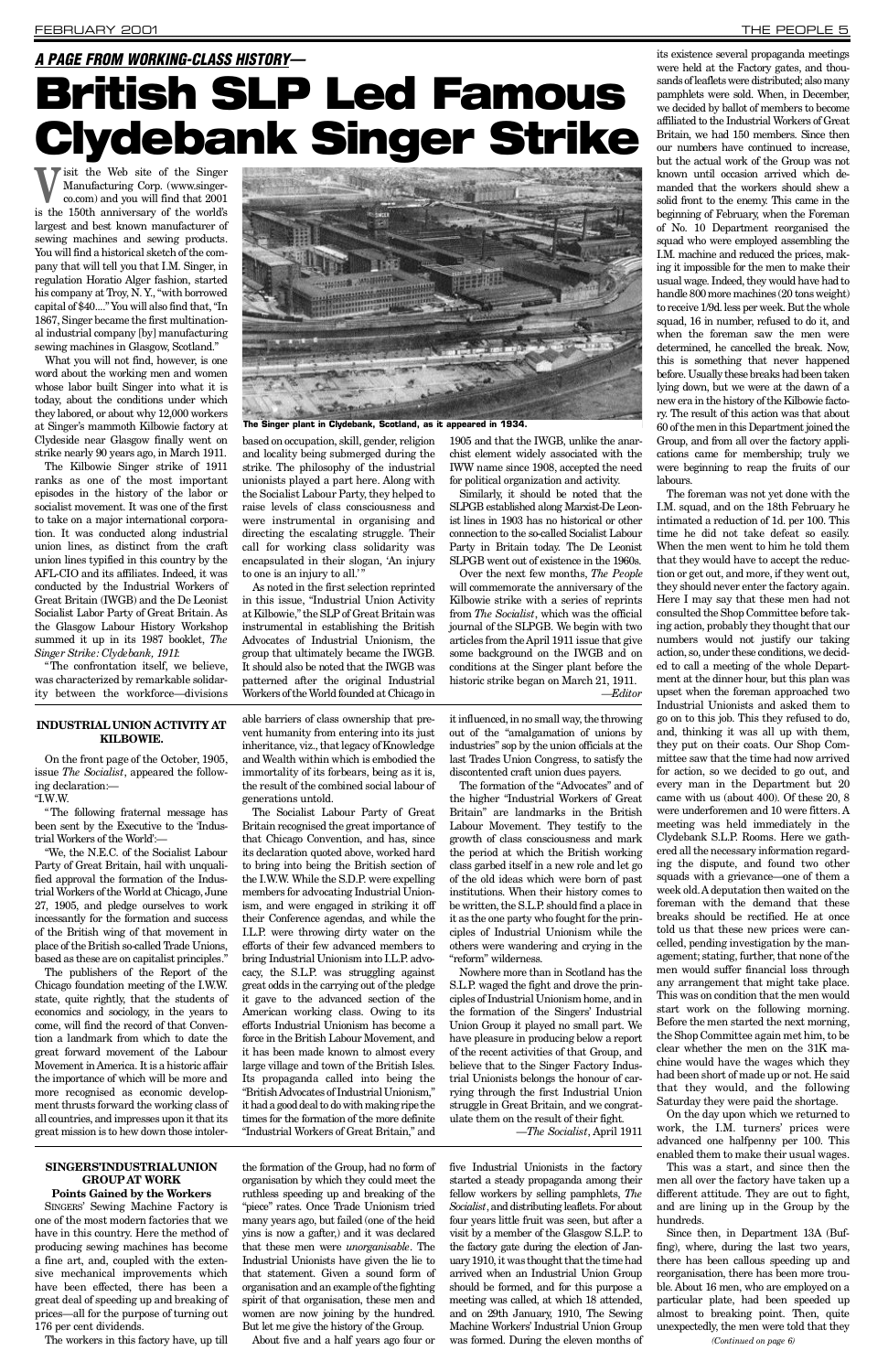# Singer Strike

10. In 1956, an Alabama Democratic elector refused to vote for Adlai Stevenson for president and instead voted for Walter B. Jones, an Alabama judge.

8. In 1912, all eight Republican electors pledged to vote for James S. Sherman, but since he died on Oct. 30, they instead all voted for Nicholas Murray Butler. 9. In 1948, two Tennessee electors were nominated by two parties (Democratic and States Rights), each with a different presidential candidate (the Dem-ocratic Party of Tennessee foolishly nominated them early in the year, before the party split in July). Both said that if elected they would vote for Strom Thurmond. They were elected, but only one voted for Thurmond; the other voted for Truman.

13. In 1972, a Virginia Republican elector refused to vote for Nixon and instead voted for the Libertarian presidential candidate, John Hospers. 14. In 1976, a Washington Republican refused to vote for Gerald Ford and instead voted for Ronald Reagan. 15. In 1988, a West Virginia Democrat refused to vote for Michael Dukakis for president and instead voted for the party's vice presidential candidate, Lloyd Bentsen, for president. 16. On Dec. 18, one elector from Washington, D.C., refused to vote for Al Gore. Instead, she abstained to protest that the District of Columbia has no voting member in Congress. It was the first time since 1832 that any elector had failed to vote for anyone. That year, two Maryland electors elected to vote for Henry Clay, didn't vote.

11. In 1960, an Oklahoma Republican elector refused to vote for Richard Nixon and instead voted for Harry F. Byrd

 $\overline{\phantom{a}}$ \*Richard Winger, publisher and editor of *Ballot Access News*, maintains a Web site at www.ballot-access.org.

of Virginia.

*A few months ago,* The People *reported that the National Executive Committee of the SLP had called upon all supporters of the party to raise a special fund to help beat back the wolf from the party's door. To accomplish the purpose, a goal of* \$25,000 was established for The People's *annual Thanksgiving Fund. Last month we were able to report that the party's supporters had responded to our appeal with contri butions that amounted to \$23,890.18. Since then, as shown below, an addi tional \$1,271 for the fund was received, bringing the total to \$25,161.18. That in itself was a grat ifying response that attests to the however, all who contributed to the* 

12. In 1968, a North Carolina Republican elector refused to vote for Richard Nixon and instead voted for George Wallace.

Daniel Deneff "In memory of John Reynolds," \$200; \$100 each Roy K. Nelson, Joseph Bregni, Glenn Schelin, Earl Prochaska; \$50 each J. Blessington, Harvey K. Fuller; \$25 each William Kelley, Stanley W. Tuttle, Roger Caron, Richard R. Farrell, Phillip Colligan, Peter Teeuwissen,

A lawyers' strike thus appears to be looming.

*open-handed generosity of those who recognize the importance of the SLP*  $and its work. Moreover, SLP members$ *and other supporters turned around to contribute an additional \$4,493.51 to the annual Christmas Box appeal, which brought the grand total for the two funds to \$29,654.69.*

It has long been the custom for this firm to waste time and put the men off on the slightest pretext. However, the delegates delivered their message, and the men decided that to delay the matter would do them no good, so, assured that they had the support of the whole of the men in the Department, they sent the delegates once more to the foreman. The delegates this time demanded that an immediate decision be given, and though on the previous visit the men had been told that Monday was the earliest that a decision could be given, the foreman said they should get it the following morning. His reason, he said, was that his power was limited. Meanwhile the Shop Committee had not been idle. Posting the members on the situation, the news travelled like wildfire, and the Department was soon in a state of effervescing enthusiasm, and had the word been said, almost the whole Department would have walked out. The following morning, about 8 A.M., the foreman came into the Department, and, ignoring the delegates, went to the understrapper of the squad and informed him that he would give them the 1/ for another month's trial. The men immedi-

> *We are extremely grateful for this show of support, and we will do everything within our power to show our appreciation through our work on* The People *and in other ways. As for the wolf, we know that beat ing it back is not the same as making it go away. It is certain to return, as greedy as ever, and no doubt it will be necessary to ask for your assis tance in beating it off again in the not too distant future. In the meantime,*

*Thanksgiving and Christmas Box Funds can share in the great satis faction that we take from the knowl edge that there are many dedicated men and women who are as deter mined as we are to see the SLPand* The People *continue their important work for as long as necessary.*

*— E d i t o r*

### **Thanksgiving Fund** ( Total: \$1,271)



ADDRESS APT.

CITY\_\_\_\_\_\_\_\_\_\_\_\_\_\_STATE \_\_\_\_ZIP\_ Socialist Labor Party, P.O. Box 218, Mountain View, CA 94042-0218 02/01

These incidents have had their effect, for from being a small Group of 250 at the time of the first en counter, we are now  $1,500$  strong. We had spread the principle, we only needed to shew that what we preached we could practice. It has opened the eyes of many of our I.L.P. and S.D.P. friends, who used to sit on the fence and smile at our efforts; it has given the direct lie to the statement that we would never get the men to act as we wanted

ther her lobbying of the state officials nor pressure by bar groups has brought any response from these state officials, including the state's governor, George Pataki, who evidently consider the poor and o ppressed families these defenders have represented to be of little concern, for they lack both money and political power. State officials so far have been unwill-

ing to provide extra funds to recompense the private lawyers who defend these unfortunates.

Of the 30 cases a day that New York City's family courts receive that require assigned counsel, only a small minority are taken by such private organizations as Safe Horizon and the Legal Aid Society. The private lawyers called upon to defend these cases are overwhelmed. Last year Manhattan had 28,098 new family court cases and Brooklyn had 59,061. Because of these desperate conditions, lawyers who represent

the poor in the city are refusing to take new cases unless their compensation is increased.

GEO. MALCOLM, Secy. —*The Socialist*, April 1911

Even more significant, however, is the truth that this situation  $\blacksquare$ . Electors reveals. People who are down at the bottom of the social and financial heap are of scant concern to the state's power structure. Those who care about defending these unfortunates are also not considered worthy of sufficient compensation for their labors. "Equal Justice



Under Law" is a slogan that applies only to those who have enough wealth to be able to afford equality.

**Discussion Meetings-** Section Portland holds discussion meetings every second Saturday of the month. Meetings are usually

held at the Central Library, but the exact time varies. For more information please call Sid at 503-226-2881 or visit our Web site at http://slp.pdx.home.mindspring.com. The general public is invited.

### **TEXAS Houston**

## . . . Poor & Lawyers

*(Continued from page 2)*

**Discussion Meetings—** The SLP group in Houston holds discussion meetings the last Saturday of the month at the Houston Public Library, Franklin Branch, 6440 W. Bellfort, southwest Houston. The time of the meetings varies. Those interested please call 713-721-9296, e-mail reds 1964@netzero.net or visit the group's Web site at http:// home.beseen.com/politics/houstonslp.

candidate for vice president, Thomas Watson, instead voted for the Democratic vice presidential candidate, Arthur Sewall. Watson ended up with only 27 electoral votes instead of the 31 he expected. *(Continued from page 1)*



ately met, and came to the decision that they would have a permanent rise or make a fight for it. Accordingly, the delegates went to the foreman with the men's demands, and he conceded, saying that he was sorry to deprive them of a holiday.

This is not all; the men are now following the example which has been set, and several fights have been fought in a like manner. One in particular I would like to give.

In Department 16 (Building Department) there is a "policeman" walking the floor, and of late he has been the means of several men being suspended for a few days, but on Saturday, 11th March, the members in this Department thought that things had gone far enough, and as one of their number had been suspended for an indefinite period, they decided that no work would be done on the Monday until he had been reinstated. Accordingly, on the Monday none of the men in the Department started work, and a deputation waited on the foreman, who at once gave orders that the man was to be informed that he could start the following morning, also stating that no men would be suspended through the "policeman" again. This was what the men desired, as this "policeman" has been a source of much discontent. Now he is without power.

### would receive 1/ more per hundred, as a higher standard of work was desired. This standard the men gave, and now that the quality of work that had been wanted was given, the 1/ was deducted from the price, while the same standard was demanded. A meeting of the squad was then held, the men decided to fight, and two of their number were sent to interview the foreman. The interview concluded with the foreman stating that he would give his decision on Monday. (This happened on Thursday.) *(Continued from page 5)*

them to act. It shews that the working class are only waiting for the proper form of organisation to rise in their might and overthrow the capitalist system. So now it is up to all of us who believe in the principles of Industrial Unionism to see to it that they are given the proper lead, and I am sure that the spirit that is now being shewn by the "Singer wage-slaves" is the spirit of the whole working class.

Soon we shall see the working class throughout the country recognising, like the workers of Clyde valley, that they have one common enemy, and that their only hope lies in the Ownership of the tools of Production.

Let me say before I finish that I believe that one of the questions on our application form, viz., "Do you believe that the condition of the working class cannot be permanently improved under Capitalism, and that therefore, Socialism is their only hope?" has caused more discussion on what Socialism is than all the propaganda that has been carried on by the quack reform parties.

The outlook is hopeful, and the action of the "Singer wage-slaves" is causing the workers in all the other industries to wake up. With an organiser on the field and the *Industrial Unionist* set agoing again, I am sure that we would go forward with leaps and bounds. This the opponents of Industrial Unionism know, and in one of their Club Rooms they organised a meeting for the purpose of trying to get at the Buffers and Grinders, but at that meeting there turned up 16— 3 were buffers. Fourteen of the 16 were members of the Group, result, no *trade* union for buffers and grinders here. Industrial Unionism has come to stay.

**Activities notices must be received by the Monday preceding the third Wednesday of the month.**

### **OHIO**

### **North Royalton**

**Social**—The members of Section Cleveland will hold a social on Sunday, Feb. 25, at the Burns residence, 9626 York Rd., N. Royalton. Begins 1 p.m. Refreshments will be served. For more information, please call 440-237-7933.

**OREGON** 

**Portland** 

### Steps You Can Take...

You can help provide for the long-term financial security of *The People* by including a properly worded provision in your Will or by making some other financial arrangement through your bank. Write to the Socialist Labor Party, publisher of *The People*, for a free copy of the booklet, *Steps You Can Take*. Use this coupon.

| Socialist Labor Party • P.O. Box 218 • Mountain View, CA 94042-0218 |                        |  |
|---------------------------------------------------------------------|------------------------|--|
| Please send a free copy of <i>Steps You Can Take</i> to:            |                        |  |
|                                                                     |                        |  |
|                                                                     | APT. ______            |  |
|                                                                     | $\_STATE$ $\_ZIP$ $\_$ |  |

## Thanks

*(Continued on page 7)*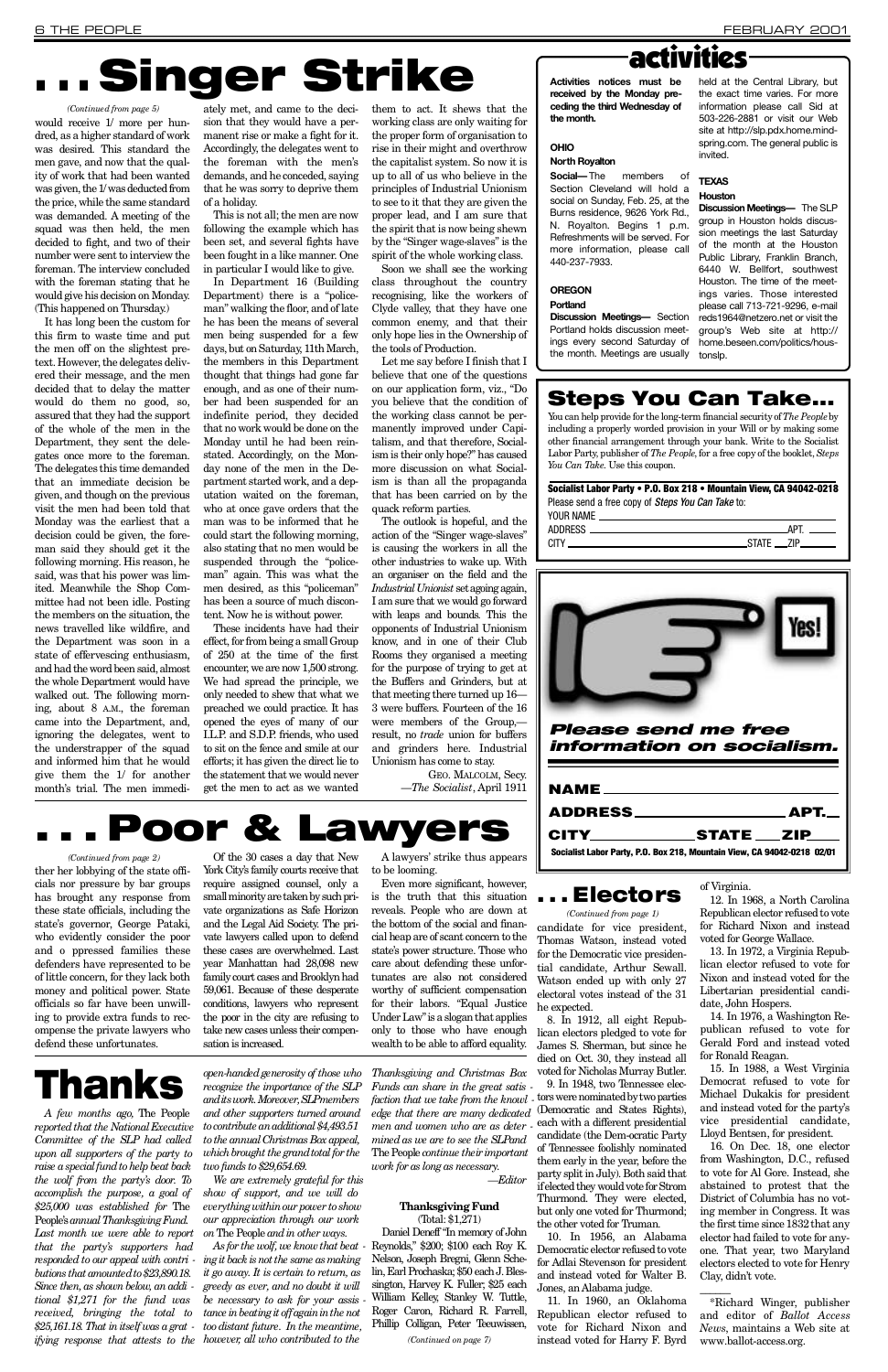## **HEADQUARTERS**

NATIONAL OFFICE, SLP. P.O. Box 218, Mtn. View, CA 94042-0218; (408) 280- 7266; fax (408) 280-6964; e mail: socialists@slp.org; Web site: www.slp.org

### ALBANY, N.Y.

deadline passed with no word, so my lawyer set a meeting with the local board investigator.

My lawyer moved to another organization, but I kept calling every 30 days. The answer was always the same: "We are in investigation and will make a decision shortly."

I took a day off my new job and was told that my case was so complex the investigation was taking longer than expected. They were not sure whether to go after Manpower, Hewlett-Packard, or both.

Finally, more than 20 months after the original filing, the California labor commissioner

Months passed, seasons changed, and the board kept giving themselves new deadlines.

ed my right to express health and safety concerns at work.

> Workers at the printer warehouse and others like it are still breathing in the same dangerous substances.

As a remedy, the commissioner called on Manpower to stop discriminating against employees exercising their health and safety rights, to post a notice at the warehouse of the ruling, purge their files of any reference to my unlawful separation from employment, and give me a week's back pay (around \$240).

It's clear that laws designed to protect workers' health have meaning only if people fight for them. Public regulatory agencies alone cannot be trusted to enforce them in a timely fashion.

I was ecstatic—as if I'd won the Lotto—and I wanted the world to know. But this soon faded as I realized that the decision did not address the reason I got into this mess in the first place.

SLP, P.O. Box 105, Sloansville, NY 12160-0105.

### **CHICAGO**

SLP, P.O. Box 642, Skokie, IL 60076-0642.

### **CLEVELAND**

Robert Burns, 9626 York Rd., N. Royalton, OH 44133. Call (440) 237-7933. E-mail: i oneil@worldnet att net

> I filed my complaint, and stuck with it, to show that workers have the right to a safe workplace. I wanted employers to know that if they violated these rights, the law

Period

**CORPUS CHRISTI, TEX.** Call (512) 991-0287.

#### **DALLAS** Call Bernie at (972) 458-2253.

**DENVER** Call (303) 426-5108.

### **DULUTH** For information, call Rudy

would come down on them like a sledgehammer. Posting a notice and paying \$240 is more like a love tap.

HUNTER COLLEGE, NYC HunterSLP@aol.com

LARAMIE, WYO. E-mail: portage@uwyo.edu

**Thanks** 

LONG ISLAND, N.Y. LongIslandSLP@aol.com

directory

**MIAMI** 

(860) 347-4003. **MILWAUKEE** 

447-9897.

SLP, 3 Jodry St., Quaker Hill, CT 06375. Call (203) Jerry Maher, 211 S. Michiaan St., #505, South Bend, IN 46601; (219) 234-2946.

PALMDALE, CALIF. E-mail: med@ptw.com

slpphilly@aol.com **PITTSBURGH** Call (412) 751-2613. PONTIAC, MICH.

Call (713) 721-9296. Web site: http://home.heseen com/politics/houstonslp E-mail: reds1964@netzero. net Call (810) 731-6756.

Worker associations and unions, then, must not only hold employers accountable, but also work to hold state agencies to their word. Unions, worker advocacy organizations, and workers themselves must fight to make health and safety laws real, usable, and accessible tools for employees to protect themselves at work.

#### SLP, P.O. Box 4951, Portland, OR 97208. Call (503)

SACRAMENTO, CALIF. SLP, P.O. Box 2973, Sacra-

ST. PETERSBURG, FLA. Call (727) 321-0999.

WILKES COUNTY, N.C. E-mail: DarrellHKnight@

### **CANADA NATIONAL**

SLP, P.O. Box 28732, Philadelphia, PA 19151. Call (215) 234-4724. E-mail: Brian Blanchard, 58 Forest Rd., Trevallyn, Launceston, Tasmania 7250, Australia. Call or fax 0363-341952.

**AUSTRALIA** 

**HEADQUARTERS** SLP, 1550 Laperriere Ave., Ottawa, Ont., K1Z 7T2. Call Doug Irving at (613) 728- 5877 (hdatrs.); (613) 226-6682 (home); or (613) 725- 1949 (fax).

Total: \$4,493.51 John O'Neill \$1,000; \$300 each Manuel Vurnakes, Angeline Kleist; \$200 each Marie & Ray Simmons, Walter Vojnov; \$100 each Robert K. Hofem, William Kelley, Dale Birum, Irene Schelin, Lois Reynolds, Nathan M. Goldberg, Chris Dobreff, Mary & Jim Buha, Anonymous, Richard & Mildred Woodward "In memory of Mary Svensson"; Mildred Killman \$75; \$50 each Michael Preston, Joe E. Allbritten, Carl Miller Jr., Willard H. Ryman, Earl Prochaska, Dr. L. Miles Raisig, Edward T. Jasiewicz, Robert Ormsby, Michael Preston; Sid Fink \$40. \$25 each Birch Bricker, Genevieve Gunderson, Denise Jacobsen, Nick York "In memory of Nathan Karp," Ron Somerlott, Joseph C. Massimino, Matt Casick, Carl Danelius, Leon A. Nasteff, Louis Fisher, Sidney Blanchard, Marty Radov, Harriet Dolphin, Ewald Nielsen, Rudolph P. Sulenta, Karl H. Heck, Lila Holmdahl, Matthew Rinaldi; Jim Plant \$21.60; \$20 each Patrick E. McSweeney, Joseph Longo, L.W. Keegan, Tom Throop, Michael A. Ogletree, Mona Fraser, John S. Gale; \$15 each Roger

Gustafson at (218) 728-3110.

#### EASTERN MASS. Call (781) 444-3576.

### **HOUSTON**

### E-mail: milwaukeeslp @ webtv.net NEW LONDON, CONN.

SLP, 1563 W. Rogers St., Milwaukee, WI 53204-3721. Call (414) 672-2185.

NEW YORK CITY Call (516) 829-5325.

### PHILADEL PHIA

OCEANSIDE, CALIF. Call (760) 721-8124.

Call (305) 892-2424. E-mail: mento, CA 95812. SAN FRANCISCO

redflag@bellsouth.net MIDDLETOWN, CONN. **BAY AREA** SLP, P.O. Box 70034,

SLP, 506 Hunting Hill Ave., Middletown, CT 06457. Call Sunnyvale, CA 94086- 0034. (408) 280-7458. Email: slpsfba@netscape. net

> All wealth that is consumed must, of course, first be produced. Although teachers and actors perform socially useful and even necessary functions, they are technically nonproductive workers. The wealth that goes to support such nonproductive workers therefore must come from the labor of productive workers. In fact, many deductions must be made from the proceeds of productive labor, but as we shall see this does not in any way diminish the truth that, under socialism, all who perform useful work will receive the full *social* value of their socially useful labor, whether that labor is directly productive of concrete physical wealth or otherwise necessary to provide for the physical, intellectual and emotional well-being of society.

226-2881. Web site:

**VANCOUVER** 



PORTLAND, ORE.

This is the way Karl Marx deals with the subject in *The Gotha Program:* 

#### SEABROOK, N.H. Call (603) 770-4695.

SOUTH BEND, IND.

#### **S.W. VIRGINIA**

"*Secondly:* An additional portion for the expansion of production.

"Thirdly: A reserve and insurance fund against mischance, disturbances through forces of nature, etc.

"These deductions from the 'unabridged proceeds of labor'are an economic necessity....

Thad Harris, P.O. Box 1068, St. Paul, VA 24283-0997. Call (540) 328-5531. Fax (540 ) 328-4059.

aol.com

*"First: The general administrative expenses that do not form a part of production.* 

Under socialism, this portion will also be considerably increased, not only because it will cease to be "charity," but the just due of all human beings, and because socialist society will recognize the duty to maintain in comfort and amplitude all who retire because of advancing age, each generation of productive workers providing for the generation that preceded it, to be provided *for* when it retires.

Nikolas Trendowski, Mr. & Mrs. Harry Louik, Mildred Killman, Michael K. Brooks, June A . Svoboda, Jennie Seekford, George Kira, Frank & Betsy Kennedy, Earl Shimp, Dawn Moore; \$20 each William O'Mahoney, John Hagerty; Herbert N. Joyce \$16; \$10 each Stephen Hawkins Jr., Roberta Diamond, R. Collins, Ira Werner, Haskell R. Hazelwood, Harry Buskirk, Fred L. Koenig, Frank Dobberphul, Edmund J. Light, E.J. Pacharis; \$5 each Richard Wilson, Jack Lally, Albert Perez.

The foregoing reveals a *social* concept of production, a concept consonant with the socialized techniques of production that have developed under capitalism, and a *social* concept of distributing the benefits.

### **Christmas Box Fund**

These days, of course, the same purpose can be served by the more sophisticated means made possible by modern technology, as exemplified by the ATM or debit card that enables people to withdraw cash deposited in bank accounts without the necessity of carrying any cash with them. Something similar almost certainly will be used under socialism to deduct minutes and hours from "savings" of accumulated labor time. Apart from what modern technology makes feasible, however, the principle involved is precisely the same as that which Marx described in *The Gotha*  $Program.$ "Taxes," which came into the world with the emergence of classdivided society and political government, will disappear with the advent of classless, nonpolitical socialism.

*[ ] Please send a receipt.(Contributions are not tax deductible.)* **Please do not mail cash. Make your check/money order payable to** *The People.* **Send to:** *The People***, P.O. Box 218 Mountain View, CA 94042-0218** 



Stevens, Olaf Mend, Michael Rose,

SLP, Suite 141, 6200 Mc-Kay Ave., Box 824, Burnaby, BC, V5H 4M9.

> This pamphlet shows what democracy meant to the slave-owning class of ancient Athens, what it means to America's capitalist class and what it will mean to the emancipated workers under socialism.

> > $-$ \$1.50 postp

Joseph B. McCabe, Reynold Elkins, Randolph Petsche; T. McGregor \$13.91; \$12 each Marshall G. Soura, Roberta Diamond; \$10 each John-Paul Catusco, Lloyd A. Wright, Greg Stark, Frank Rudolph, Frank W. Bell, Thomas W. Sanchez, Berenice Perkis, Joseph J. Frank, William Heinrich, R. Holley, Maurice Greb, Clayton Hewitt, Don Chaplin, Sid Rasmussen, Lawrence Phillips, Joseph Bellon, Mike Miller, Harold Madsen, Frank Rudolph, Steve Druk, E. Grombala.

David Melamed "In memory of Nathan Karp" \$8; Milton A. Poulos \$6; \$5 each Jill Campbell, Gerald Gunderson, Harvey P. Kravitz, Anthony DeBella, Diane Lorraine Poole, Harry C. Segerest, Diane Lee Secor, Richard Wilson, Willard Krantz, Costanzo Rufo, Dionisio Villarreal, Anna Cantarella; \$2 each K.M. Davis, Mary L. Marshall; Jude Daniel \$1.

*(Continued from page 6)*

*(Continued from page 8)*

*Such people as actors and teachers perform useful service, but they do not produce real wealth. How, under socialism, will they be paid? Will there be taxes to support them? Will they receive time vouchers?*

"If we now take the term 'proceeds of labor'in the sense of the product of labor, then the cooperative proceeds of labor are the *total social product.*

"From this is to be deducted:

"*First*: The amount required for

the replacement of the means of production used up.

"There remains the other portion of the total product, destined to serve as means of consumption.

"Before this can be distributed among the individuals there are again to be deducted from it:

"This portion is from the outset very considerably reduced in comparison with present society, and diminishes in the same measure in which the new society develops. [It will be "considerably reduced" because planned administration will replace the administrative anarchy of competitive capitalism.]

*"Secondly: That portion which is destined for the satisfaction of com mon wants,* such as schools, provision for the protection of public health, etc.

"This portion is, from the very outset, considerably larger than in the present society and increases in the same measure in which the new society develops. [This will follow, not only because socialism will greatly expand education, public health service, entertainment, cultural activities generally, etc., but

also because they may not lend themselves to automation to the degree that production, communications and transportation do.]

*"Thirdly:* Funds for those unable to work, etc., in short, for what now belongs to so-called public charity."

It was also in *The Gotha Program* that Marx identified the means of distributing wealth under socialism as "labor vouchers." For individual workers, as he saw it then, the abundant means of consumption would be distributed by way of labor time vouchers—i.e., both productive and nonproductive workers would receive such vouchers entitling them to withdraw from the social store consumer goods equivalent to their contributions, minus, of course, the deductions noted above.

**Yes! I want to help support** *The People.* **Enclosed please find my contribution of \$ .**

**NAME** 

ADDRESS **ADDRESS APT.** 

CITY STATE ZIP



### NEC Sets SLP Convention Date

# USA LONG ISLAND, N.Y. SACRAMENTO, CALIF. **1... Valley's Assembly Line**

The next National Convention of the Socialist Labor Party will convene on June 1, 2001.

The SLP holds its National Conventions biennially in oddnumbered years. Under the party's Constitution, the National Executive Committee is responsible for deciding the convening date and location. The NEC reached its decision last month. The basis for representation at SLP conventions is the local section. However, national members-at-large also are entitled to representation as a unit.

The National Office expects to call upon the sections to nominate and elect the delegates and alternate delegates they are entitled to this month.

This year's convention will be the 45th since the SLP was founded in 1877.

### **Democracy: Past, Present and Future By Arnold Petersen**

NEW YORK LABOR NEWS P.O. Box 218 Mountain View, CA 94042-0218